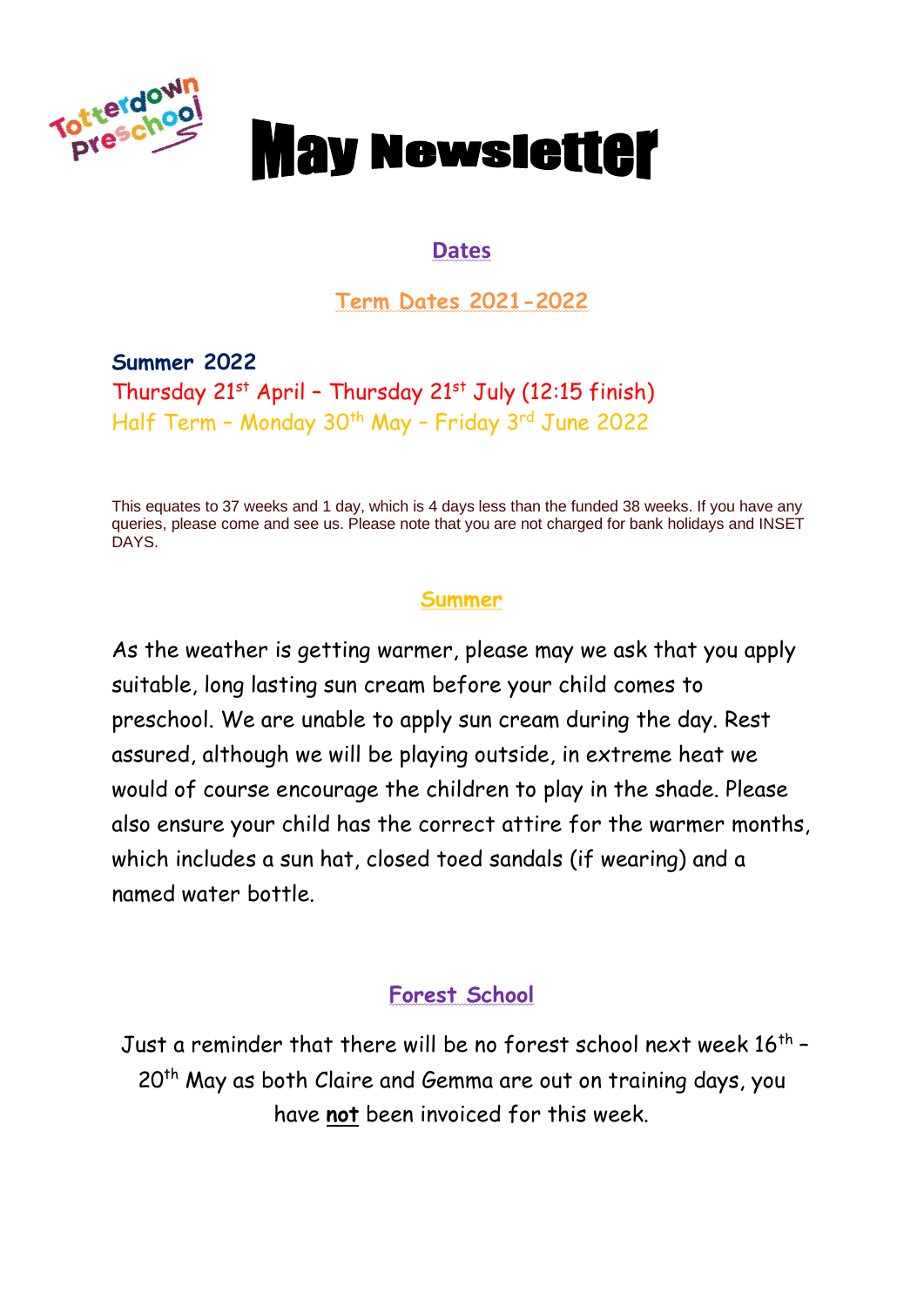### **Preschool Photos**

We are very please to announce that Mark Kennedy will be returning to individual and sibling photos of the children on  $15<sup>th</sup>$  or  $16<sup>th</sup>$  of June. Siblings will be welcome and we will send out timings nearer the time.

#### **Graduation and Sports Day**

Save the date... Wednesday 20<sup>th</sup> July 10:30am for an 11am start will be our sports day, family picnic and graduation! More details to follow.

#### **Pony**

We have been approached by a local resident who owns a pony next door to our preschool (it is ridden by her 5 year old daughter). She has offered to bring the pony along so that the children can stroke and groom it. If you have any objections, please come, and see us.

#### **Ems Friendly Farm Visit**

As part of our end of term celebrations we usually organise an outing, this year we have decided that rather than making a trip out we will have the attraction visit us. Therefore, on Friday  $8<sup>th</sup>$  July, we are very excited to announce that Ems Friendly Farm, will be visiting Totterdown Preschool and we are inviting all of the children to join us, there will be a voluntary cost of £4 per child. More details to follow.

#### **Nuts, Allergens and Choking Hazards**

Just a reminder to please double check the ingredients on items put into your childs lunch box. Nuts and sesame can be hidden in a